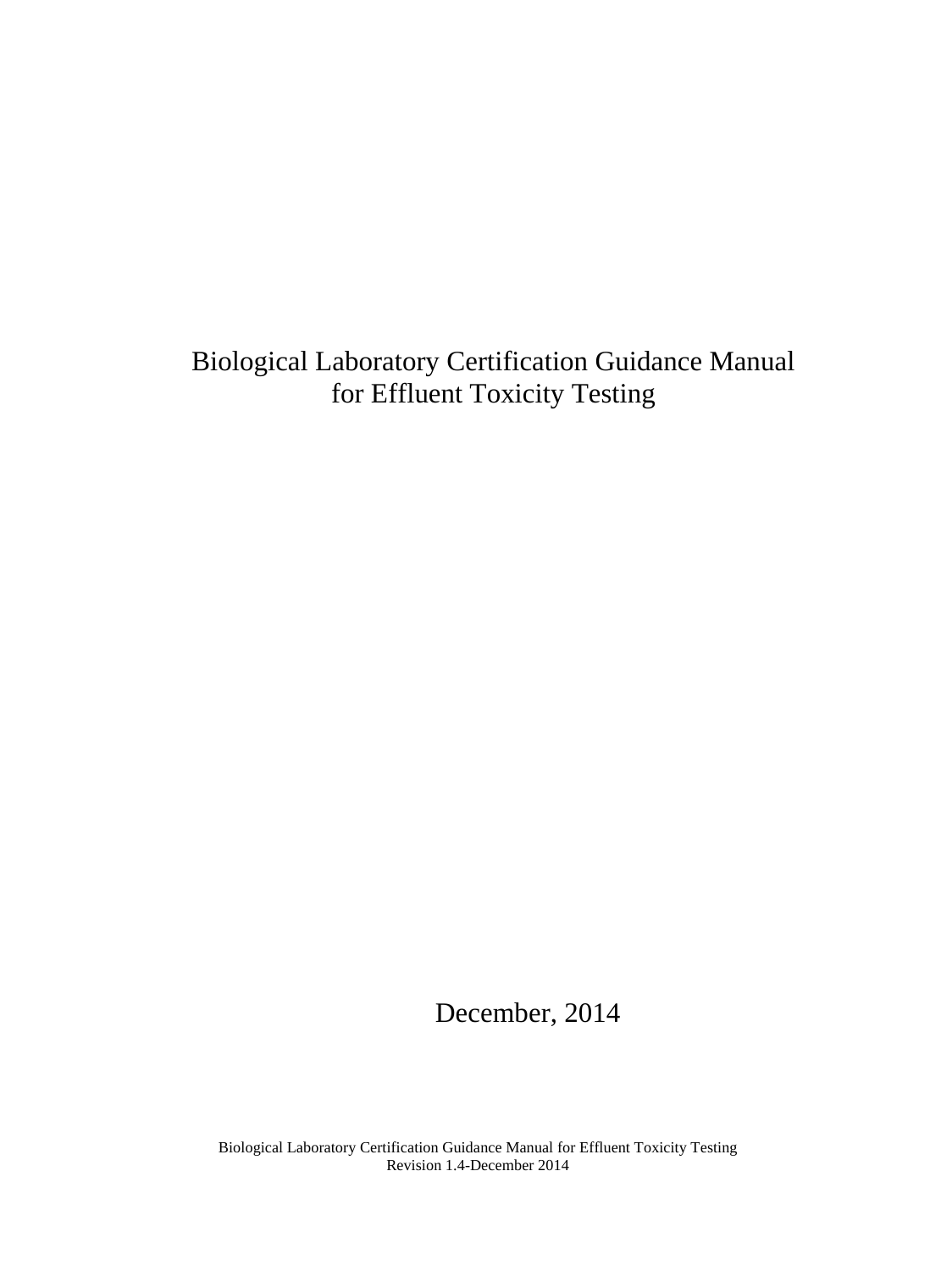# **Biological Laboratory Certification Guidance Manual for Effluent Toxicity Testing**

### **Purpose**

The purpose of this document is to aid Biological Testing Laboratories in preparation for certification by the State of North Carolina in the area of toxicity testing. This manual will outline minimum requirements for the establishment of standard operating procedures for aquatic toxicity testing programs. It will also serve as a guide for completion of the Biological Laboratory Certification Application.

# **Minimum criteria for receiving and maintaining Certification**

Minimum criteria for receiving and maintaining certification for aquatic toxicity testing are outlined in North Carolina Administrative Code 15 NCAC 2H .1101-.1110 and in the "North Carolina Biological Laboratory Certification/Criteria Procedures Document." The following is a discussion of these minimum criteria and what they entail.

An important component of any laboratory operation is its supervisor. This person must have a sufficient combination of academic training and experience to properly implement testing and quality assurance protocols. The minimum requirements are a bachelor of science degree from an accredited college or university in a biological science or closely related science curriculum and at least three years full time laboratory experience in aquatic toxicity testing, or a master of science degree in a biological or closely related science and at least one year full time of laboratory experience in aquatic toxicity testing. The supervisor is ultimately responsible for the overall performance of the laboratory in its execution and reporting of analyses. North Carolina's Aquatic Toxicology Branch must be notified within 30 days if the designated laboratory supervisor is replaced. One supervisor may direct no more than two laboratories. Also, a substitute supervisor must be designated to insure proper execution of laboratory procedures in the event of the supervisor's absence.

Minimum physical requirements for the toxicity testing laboratory include at least 150 square feet of laboratory space and 20 linear feet of laboratory bench space. The building must also provide adequate lighting, cooling, and heating to maintain appropriate test organism environments. Hot and cold running water must be available for equipment cleaning.

Appropriate glassware, chemicals, apparatus, disposable supplies, and equipment necessary to perform any procedure included in the certification application must also be available.

For tests which are included in a requested certification, instrumentation must be accessible for the measurement of dissolved oxygen, temperature, and pH directly from the test vessel. Initial measurements may be taken from surrogate vessels to prevent injury to test organisms if such injury is a concern. Additionally, the capabilities to determine total hardness and detect total residual chlorine at a minimum level of 0.1 mg/l are required.

Viable, reproducing cultures of any cladoceran test organisms included in the certification application must be maintained within the laboratory. However, use of fathead minnow and mysid shrimp test organisms obtained from outside sources will be considered on a case-by-case basis.

# **The Standard Operating Procedures Document**

As part of Certification, the applicant must submit with the completed application all associated fees and a Standard Operating Procedures (SOP) document. This SOP document is to be available to all laboratory employees. The SOP is to contain step-by-step descriptions of equipment cleaning procedures, sample collection, chain-of-custody procedures, and organism culturing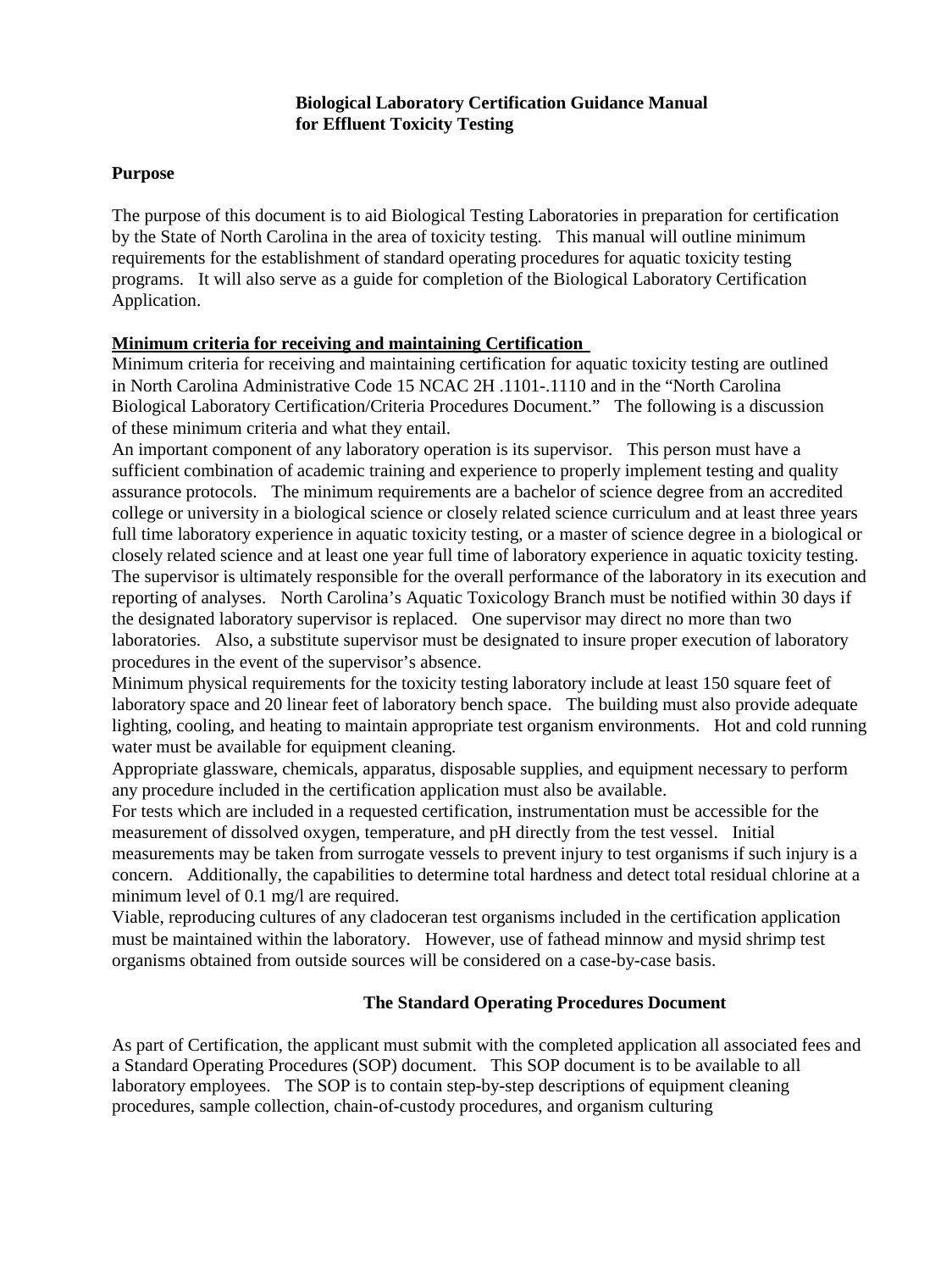techniques. Additionally, step-wise procedures for each test type applied for must be included. Quality assurance programs and responses to problems identified in those quality assurance programs must be detailed for assessing culture health, data analysis, and chemical/physical measurements of water quality. The minimum content necessary in the SOP for each of these areas is discussed in the following sections. Because maintenance of certification requires adherence to the SOP, this document must be approved prior to certification. All SOP documents must be signed by the laboratory supervisor. Should modification be made at any time, a summary of all changes must be submitted to the Division of Water Quality's Aquatic Toxicology Unit for approval.

Many of these procedures will be based on those presented in the EPA documents Methods for Measuring the Acute Toxicity of Effluents to Freshwater and Marine Organisms, Fourth Edition (EPA/600/4–90/027F) and Short–Term Method for Estimating the Chronic Toxicity of Effluents and Receiving Waters to Freshwater Organisms , Third Edition (EPA/600/4–91/002). Hereafter, these documents will be referred to as the "EPA acute book" and the "EPA chronic book", respectively. Whenever disposable supplies or equipment are employed in a procedure, specific brand names and compositions should be noted in the appropriate section of the SOP. Example pages of all log books, sample collection form(s), chain-of-custody form(s), and test forms should be included with the appropriate SOP section.

### **Equipment Cleaning**

All glassware and sampling equipment should be cleaned as described in the appropriate EPA methods book. The SOP should include this procedure as it will be employed by the applicant as well as a use description of any special equipment not addressed by the EPA procedure. Specifics to be detailed would include the type of detergent used, specific types and brands of acid and acetone, and sources of tap water and dilution water.

The cleaning and maintenance schedule of automated sampling equipment should be kept in a notebook. As each sampler is cleaned, an entry in the notebook should be made which includes an identification of the individual sampler, deviations from standard cleaning procedure, replacement of sampling hose, and any other maintenance performed. This entry should also include the date and signature of the person performing the cleaning and/or maintenance.

#### **Sample Collection**

This section should contain toxicity testing sample collection techniques employed by laboratory personnel, client personnel, or both. Sample collection techniques are discussed on pages 39-43 in the EPA acute book and pages 35-43 of the EPA chronic book. For North Carolina clients, the facility's NPDES permit will specify which type of sample is to be collected. Note that North Carolina samples must be between 0.0°C and 4.0°C upon arrival at the laboratory. Samples collected for acute toxicity tests must be used within 36 hours. Samples collected for chronic toxicity testing must be used within 72 hours. Interpretation of "use" is based upon the time test organisms are introduced. The exception to temperature requirement protocol is the case of an NPDES permit specified grab sample that arrives at the laboratory within three hours of collection covered in ice. Specifics cited in this section of the SOP would include maximum sample holding times and preservation techniques. The volume and composition of collection containers should be noted as well as those of shipping containers if the samples are shipped in a vessel other than the one in which they were collected. Also, the make and model of automated samplers should be detailed along with operating instructions for collecting 24 hour composite samples. The following sample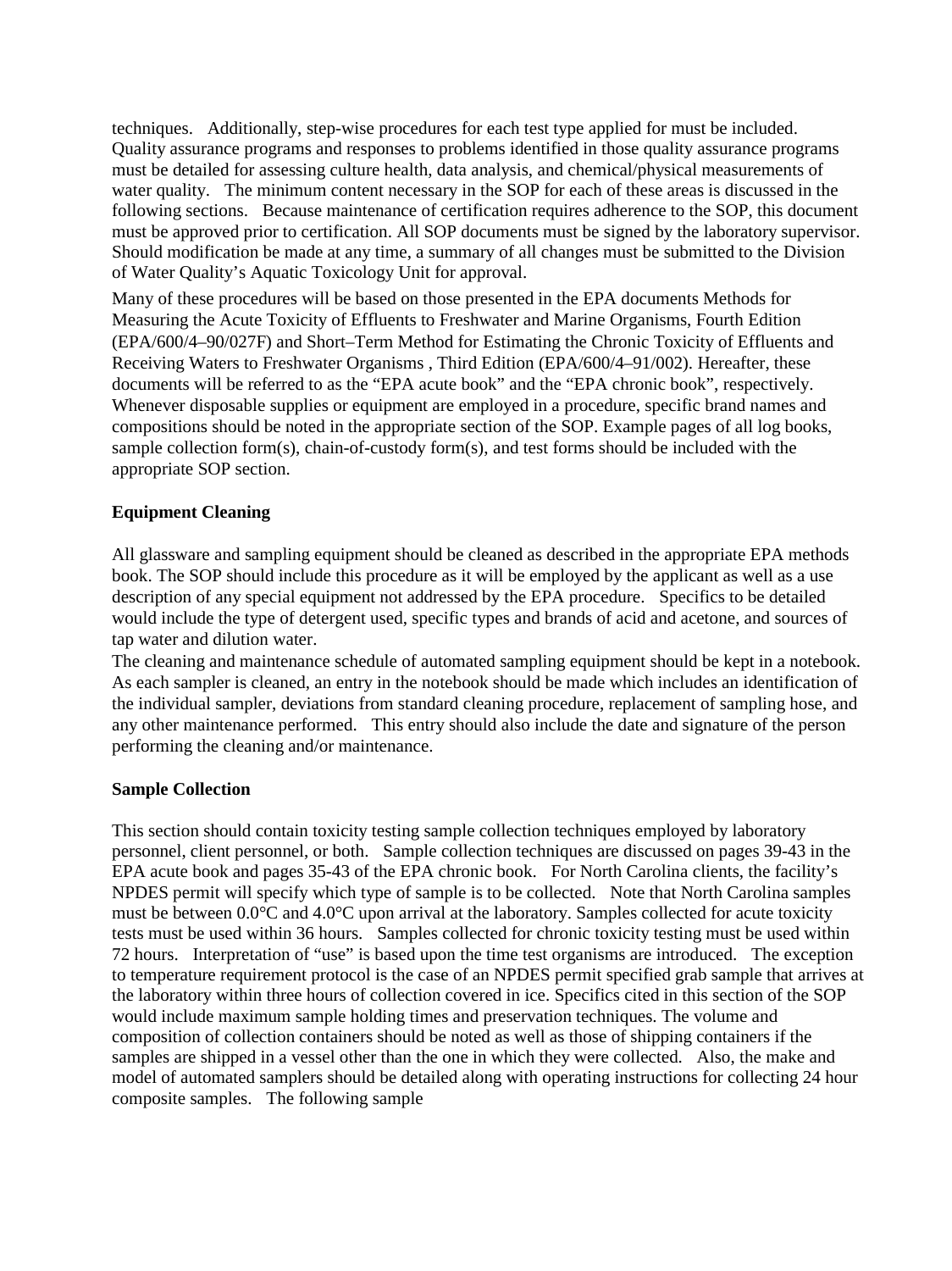collection data should be recorded and maintained for a minimum of one year for every sample obtained for toxicity testing:

Sample name Description of sampling site NPDES # and pipe number (if applicable) County Collector (printed) Sample type–Grab/Composite (X samples/hr. for Y hrs.) Date and time sampling began Date and time sampling ended (for composites) Was sample collected chilled (for composites)? Was sample shipped chilled? Method of shipment Collector's signature Received in lab by Received in lab from Time and date sample received in lab Temperature of sample when received in lab

It is suggested that this information be recorded on an effluent sample collection form. This form would be filled out by the person or persons collecting the sample and those receiving it upon arrival in the laboratory. An example of this form is to be included in this section or as an appendix of the SOP.

### **Chain–of–Custody Procedures**

When chain-of-custody procedures are used, it is imperative that the possession of the samples be traceable from the time the samples are collected through the termination of any toxicity tests performed. A sample is considered under custody if:

- 1 It is in the investigator's actual possession, or
- 2 It is in the investigator's view, after being in his/her physical possession, or
- 3 It was in the investigator's physical possession and then he/she secured it to prevent tampering, or
- 4 It is placed in a designated secure area.

This section of the SOP should include procedures which insure that all chain-of-custody samples remain under custody as defined above throughout sampling and toxicity testing. Sealing the samples inside a plastic bag or cooler with a unique adhesive seal or locking the sample in a padlocked shipping container will satisfy the security requirements of item # 3 above. All chain-ofcustody forms are to have the following information:

- $\Box$  The name of the facility under evaluation
- $\Box$  The printed name(s) of the person or persons collecting the samples
- $\Box$  A station location and station number for each location sampled

The time and date that samples were collected from each station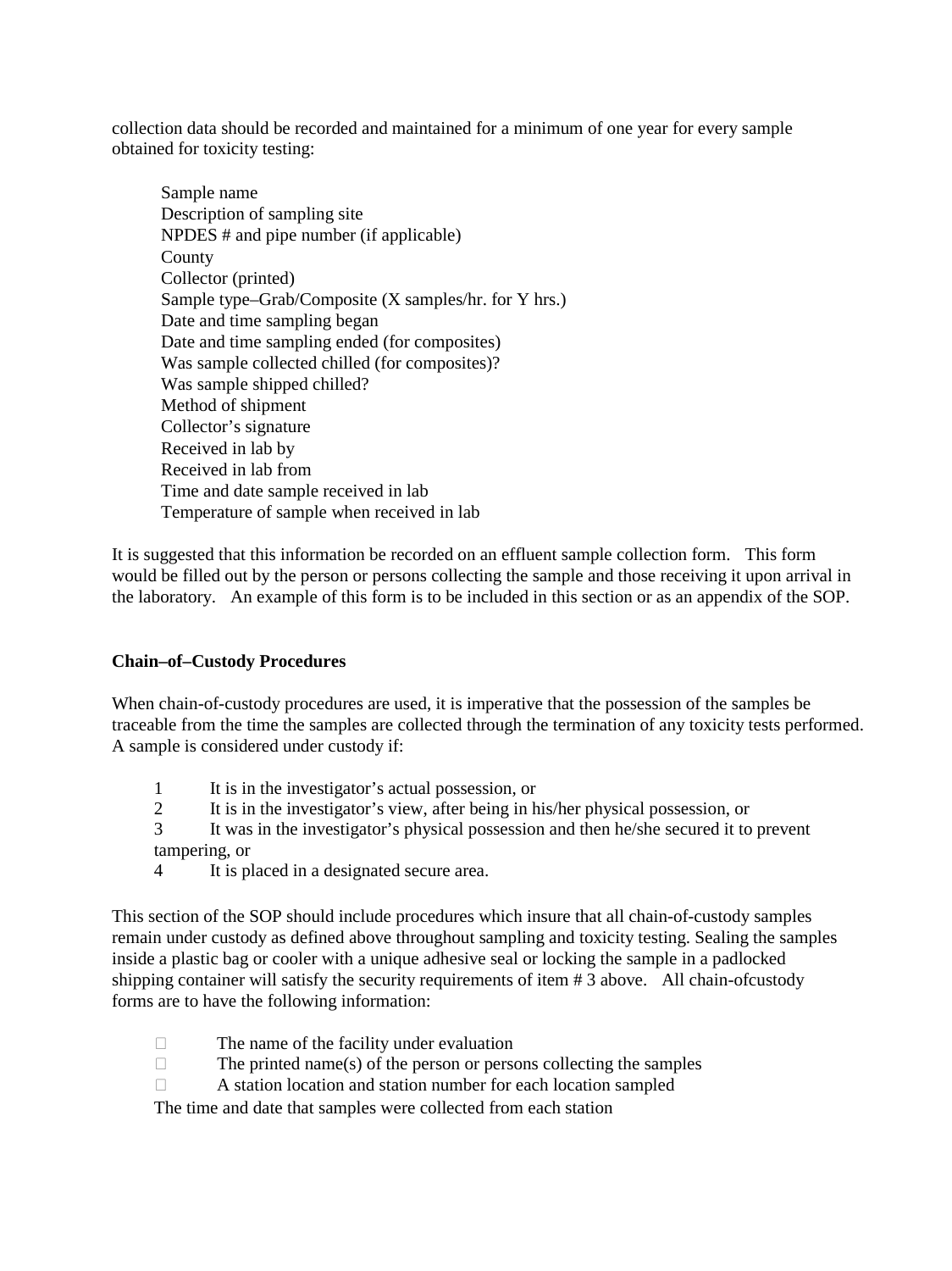The number of bottles or containers filled at each station - The signatures of persons relinquishing and receiving custody of the samples -The time and date of each transfer of custody

 $\Box$  The signature of the person sealing or locking the samples

 $\Box$  The signature of the person breaking the seal or opening the lock

-The method of sample shipment

An example chain–of–custody form is to be included in this section or as an appendix of the SOP. This form may be combined with the sample collection form.

# **Sample Receiving Procedures**

This section of the SOP should describe each step an effluent sample goes through upon arrival at your laboratory. Information concerning each arriving sample must be recorded in a sample log book. The temperature and total residual chlorine of the sample must be measured and recorded upon arrival of the sample. Total residual chlorine may be measured again just prior to the sample's use in a toxicity test. A description of the steps that will be taken by your lab when a sample fails to meet the temperature requirements should be included in this section. When a sample is not tested immediately upon arrival, a refrigerator capable of maintaining temperature greater than 0.0°C and less than or equal to 4.0° C is required for storage of samples. Some type of manual or automated temperature recording system should be in place so that it can be shown that the refrigerator consistently maintains temperature greater than 0.0°C and less than or equal to 4.0°C.

# **Culturing Techniques**

For each organism specified in the certification application there should be a corresponding section in the SOP describing culture techniques for that organism. The origin of the culture organisms should be discussed thoroughly, including the original source of the organisms and date they were obtained (an approximation will suffice if not known exactly). Any additional sources of organisms and the date they were added to the original culture should also be included.

A discussion of the source and nature of the culture water for the organism should also be included. The name of a natural source employed as well as its location should be listed. Any treatment to which the water is subjected before use should be discussed as well as any chemical analyses routinely performed. DWQ recommends at a minimum, metals analyses should be performed once per quarter and an organics scan performed annually. If reconstituted water is utilized, its recipe should be listed as well as any treatments applied before use. Additionally, the distilling or deionizing systems which provide the main ingredient for the reconstituted water should be described thoroughly.

There should be a full description of all of the hardware used in the culture system. This would include the volume and composition of the culture vessels and culture water storage vessels, the type and composition of any water pumping system employed, the type and arrangement of any aeration system utilized, and specific types of lighting and timers associated with the lighting system. The culturing strategy should be fully discussed. This would include a means for tracking the approximate age of a given group of organisms. If cultures are restarted periodically, the restarting procedure should be discussed, including details such as how often this is done and how many organisms are used to restart an individual culture vessel. Any other population control methodology employed, for example periodic removal of excess organisms with a pipet from a cladoceran culture,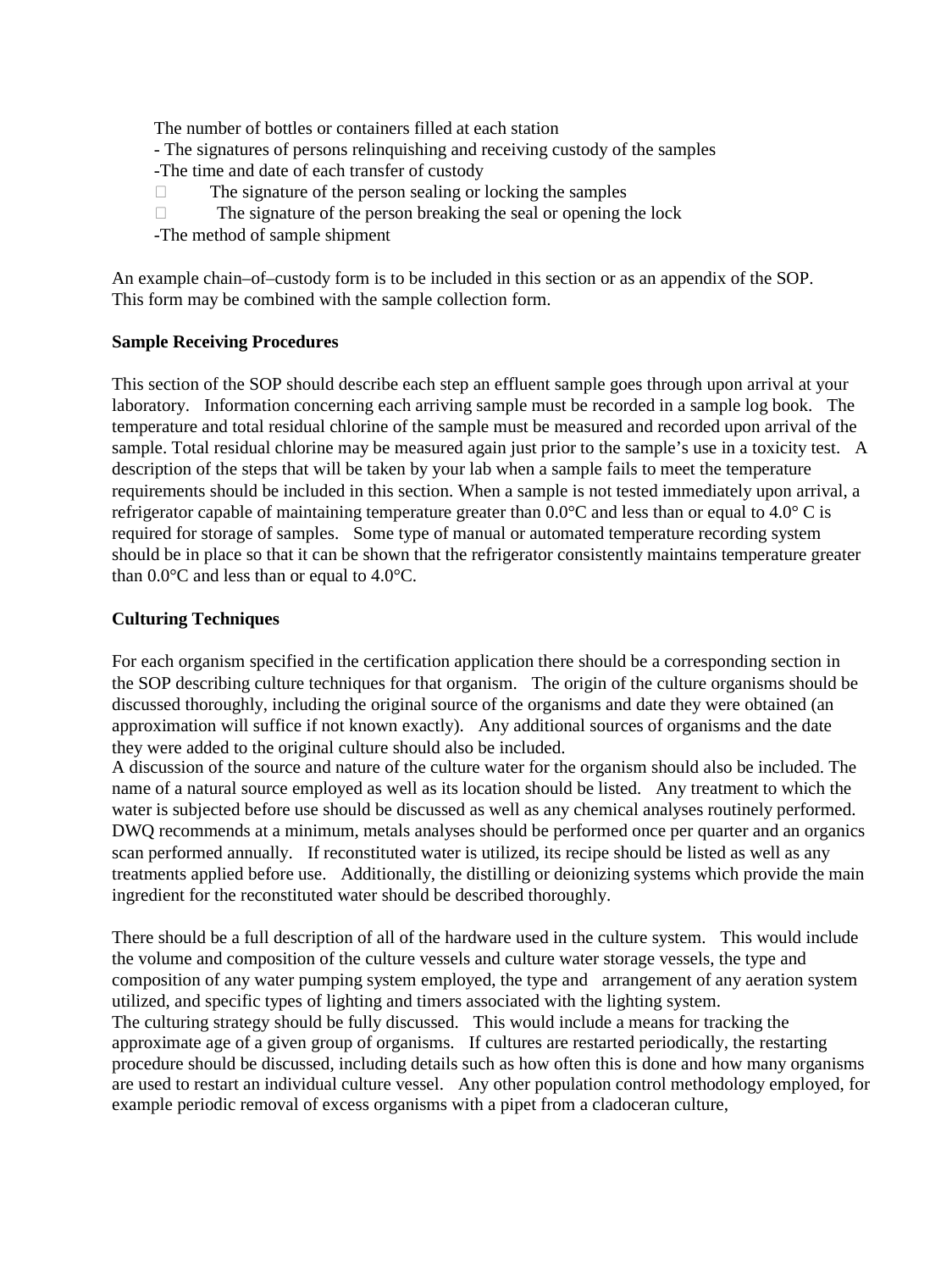should also be discussed. Additionally, this section should detail the procedure for segregating young within the age limits needed for testing. There should be separate aging procedures for each test type as necessary.

All aspects of culture feeding should be discussed in detail. The composition of food and the procedure for its preparation should be clearly delineated. Procedures describing foods prepared for cladoceran

cultures should be particularly detailed. A description of Yeast-Cereal leaves (Cerophyll ® )-Trout chow (YCT) preparation as performed in your lab is required if a cladoceran is to be used for certified toxicity tests. Also, Selenastrum capricornutum culture methods, harvest techniques, and cell density calculations are to be detailed. Feeding rates for culture vessels and the weekly feeding schedule should be discussed.

This section should include a taxonomic identification procedure detailing the taxonomic references employed, which laboratory personnel are responsible for taxonomic identification, and the frequency with which identifications are performed. Representative organisms should be identified and preserved on at least a quarterly basis. The preservation method should also be included in this section. These representative organisms are to be kept on hand for at least one year and should be identifiable for that long.

A description of all culture records should be included which details the form and nature of all records kept. For example, the records of a fathead minnow culture would include a daily log of all tank maintenance, records of egg production, hatching times, a feeding schedule checklist to insure that the feeding schedule has been followed, records of disease incidence, mortalities and their locations, changes in feeding or culture routine, and note of any transfer or segregation of groups of fish. Additionally, the results of routine chemical analyses should be recorded in an organized manner to facilitate investigation of a culture production, mortality, or sensitivity problem.

# **Culture Health Documentation**

Each culture specified in the application should have its own standard reference toxicant testing program in order to verify its health and sensitivity. Each culture's testing program should be described in a separate section of the SOP.

Prior to certification of a particular category/parameter combination, a minimum database of five reference toxicant tests must be established, each test falling within control limits as described below.

Offspring from in-house cultures should have their acute sensitivity evaluated by performing an acute reference toxicant test. A reference toxicant test should be performed every two weeks for each organism used in acute whole effluent toxicity testing, or alternatively, acute reference toxicant tests may performed such that NC NPDES acute tests are performed within one week of an acute reference toxicant test for the organism in question. In the case of the latter, to maintain acute certification for an organism, acute reference toxicant tests must be performed, at minimum, on a quarterly frequency.

A reference toxicant test should be performed once per month for each organism used in chronic whole effluent toxicity testing, or alternatively, tests may be performed such that NC NPDES chronic tests are performed within two weeks of a chronic reference toxicant test for the organism in question. In the case of the latter, to maintain chronic certification for an organism, chronic reference toxicant tests must be performed, at minimum, on a quarterly frequency. The minimum dilution factor for acute and chronic tests is  $\geq 0.5$ .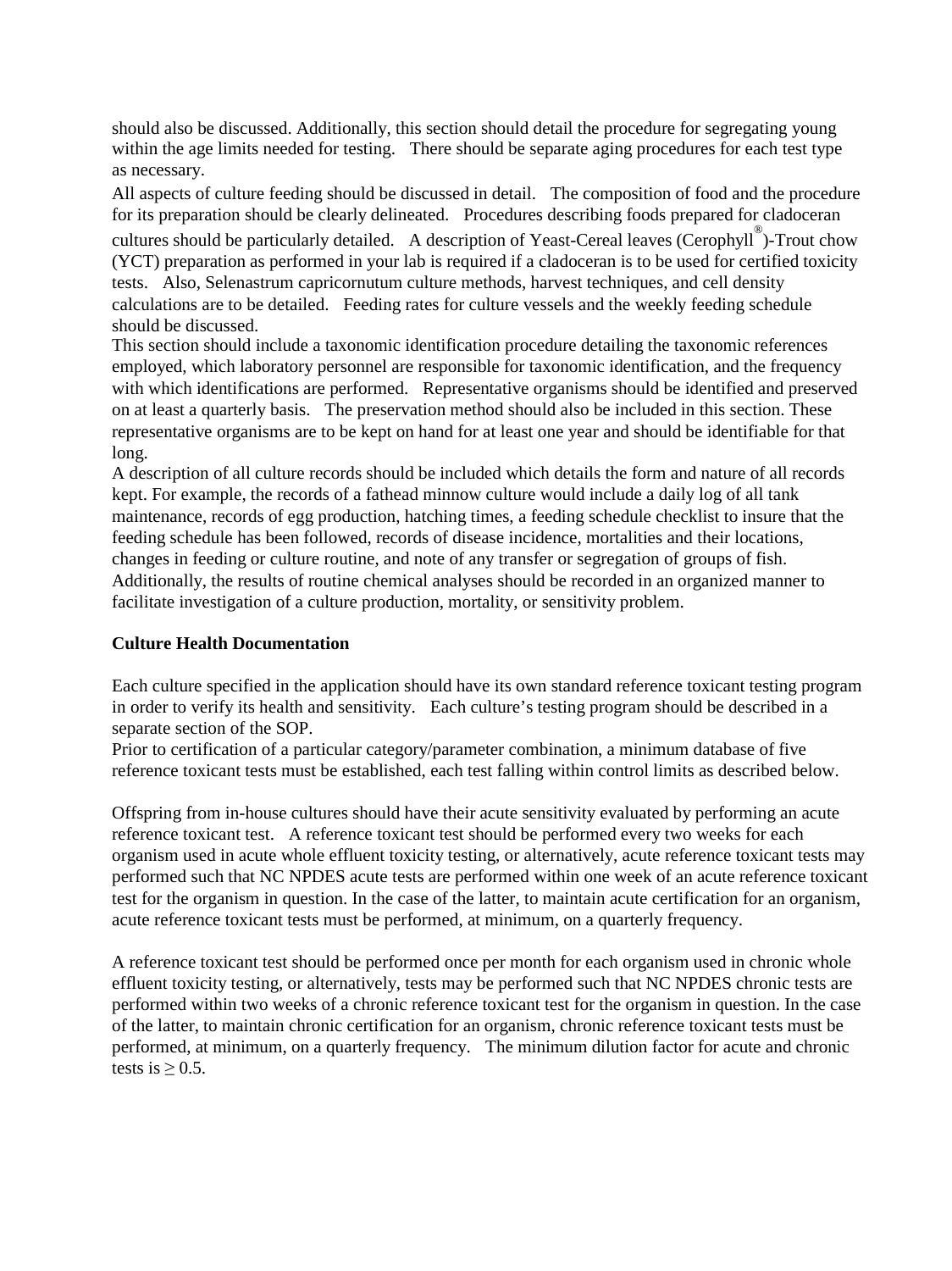A control chart as described on pages 11-19 of the EPA acute book should be generated and updated with each acute test that is conducted. As each acute reference toxicant test is performed, culture health trends can be analyzed against the control limits of the chart.

For chronic reference toxicant tests, the endpoint will be the IC25 as determined by the linear interpolation method described in EPA/600/4-91/002. Additionally, a standard procedure for reacting to outliers should be delineated. This procedure would include an immediate retest, notification of the Aquatic Toxicology Unit, notification of clients who have submitted samples for testing since the last satisfactory standard reference toxicant test, and a search for deficiencies in the test procedure or culturing techniques. Also, arrangements should be made for the retesting of effluents tested during the time in which the culture did not produce satisfactory reference toxicant test results when practical. This can be done once the culture begins to return satisfactory reference toxicant test results, or the tests can be subcontracted to another biological laboratory.

The description of each testing program in the SOP should include reference toxicant solution preparation. Also the source of dilution water should be discussed. This description would follow the same guidelines as that of dilution water discussed in "Testing" above. If the dilution water is the same as that used in the testing of facility effluents, then a reference to that effect will suffice.

### **Testing Under NPDES Permits**

For each parameter endpoint specified in the application, there should be a corresponding section in the SOP delineating the test procedure for that parameter endpoint. The methods published by the EPA or the North Carolina Division of Water Resources should be described as they are implemented by the applicant. Each method explanation should be a step–by–step "cookbook" procedure beginning at the point when the sample is prepared for testing and ending when the test is terminated. Analysis of results will be covered in a separate section.

The following information must be recorded in the lab for each toxicity test performed:

Test organism

□ Test organism age (age from birth or hatching, e.g.  $1/1/01-1/2/01$  1300-1200), and for Ceriodaphnia chronic testing, the brood number from which the neonates were born (i.e. 3rd brood, 4th brood, etc.), age of parent, which includes the date and the 8 hour time span for organisms birth (e.g. organisms born 1/1/01 0900-1700).

□ Test organism source (specific tank, board, batch, beaker, etc.)

- $\square$  Test start date
- $\Box$  Test duration or test end date

#### Test start time

Name of the individual who introduced or transferred the organisms

An indication of what randomization procedures were utilized for each test vessel placement during the test period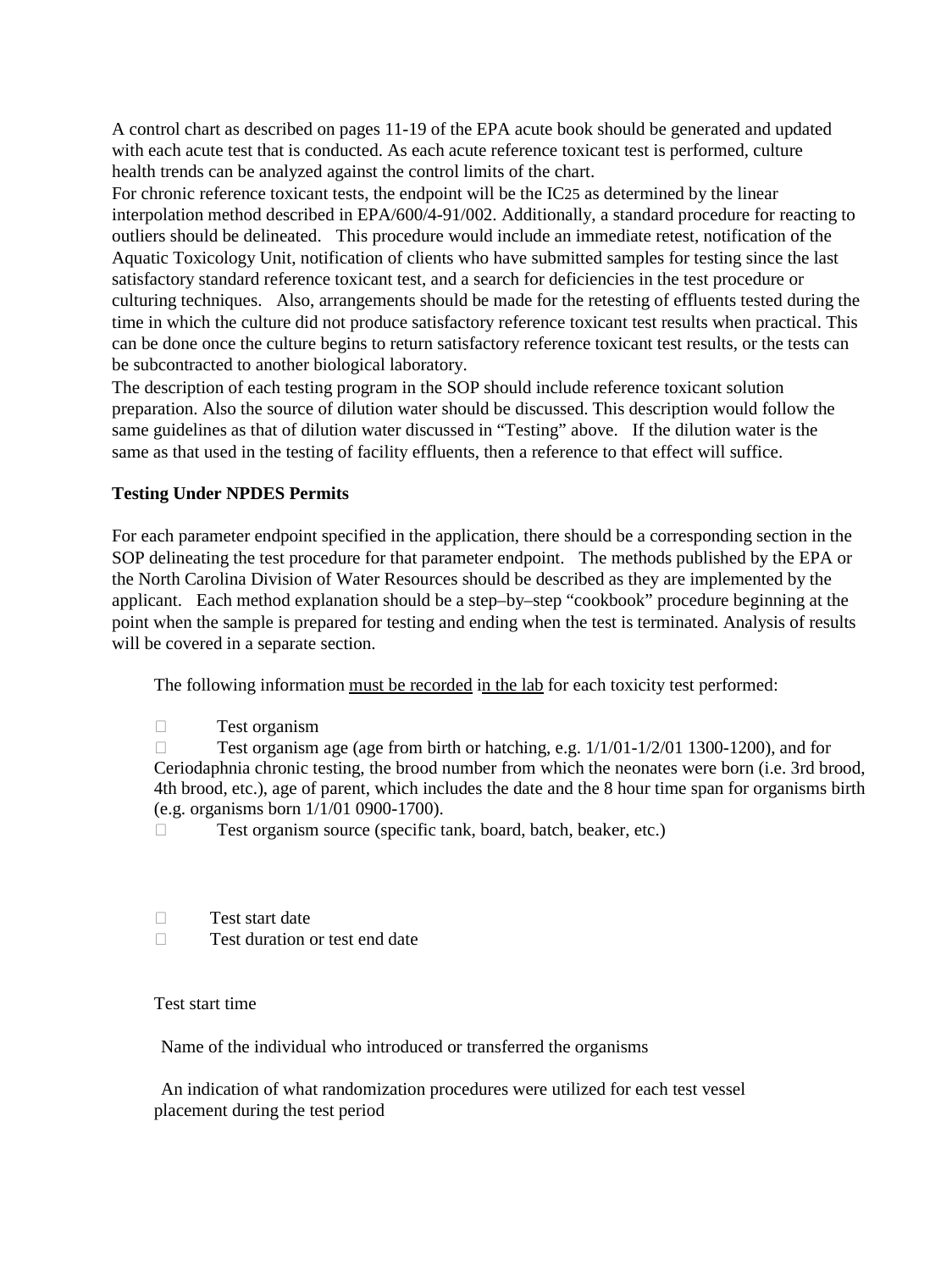Test chamber numbers for every vessel, which are unique for the period that the test is being conducted

Toxicant concentrations for every test vessel number

Total test volume for every test vessel

The number of organisms introduced into each test vessel at test initiation

The number of surviving organisms at appropriate points in the test as dictated by the parameter endpoint type. Depending upon test type, number of young, length of organism, or organism weight may also need to be recorded.

As required for reproduction counts, number of offspring per adult female and average offspring per surviving female. In addition, sufficient information must be available to determine the percentage of control organisms which produced three broods.

-The identification of the specific incubator used for a particular test should be recorded.

 $\Box$  Dilution water used for the test, including source, batch, and treatments. Initial dilution water pH must be between 6.5-8.5 pH units and hardness maintained between 30-50 mg/l of calcium carbonate hardness.

 $\Box$  Temperatures of stock vessel water that test organisms will be transferred from, at least one control vessel, and one high test concentration immediately prior to introduction of the test organisms for each sample or change of sample solution. Additionally, temperatures of at least one control and one high test concentration vessel must be taken at termination of the test for each sample or change of sample solution. Only initial temperature measurements may be taken from control and high test concentration surrogate vessels. These surrogates would be prepared identically to the corresponding test vessels, but would be intended solely for the measurement of physical/chemical parameters. All temperature and chemical measurements at test termination are to be taken from control and high concentration test vessels only.

 $\Box$  Initial and terminal dissolved oxygen and  $pH$  of at least one control vessel and one high concentration toxicant vessel must be recorded for every sample or each change of a sample solution for static renewal tests. Test treatment solutions in Ceriodaphnia chronic toxicity tests must maintain a minimum of 5.0 mg/l dissolved oxygen. A minimum of 4.0 mg/l of dissolved oxygen must be maintained for acute toxicity tests.

-Specific conductance (at 25°C), hardness, and total residual chlorine must be determined and recorded for each tested sample.

-Specific conductance (at 25°C), pH, and hardness of the test dilution water must be recorded.

The signature of analyst(s) that terminated tests and/or determined the endpoint effect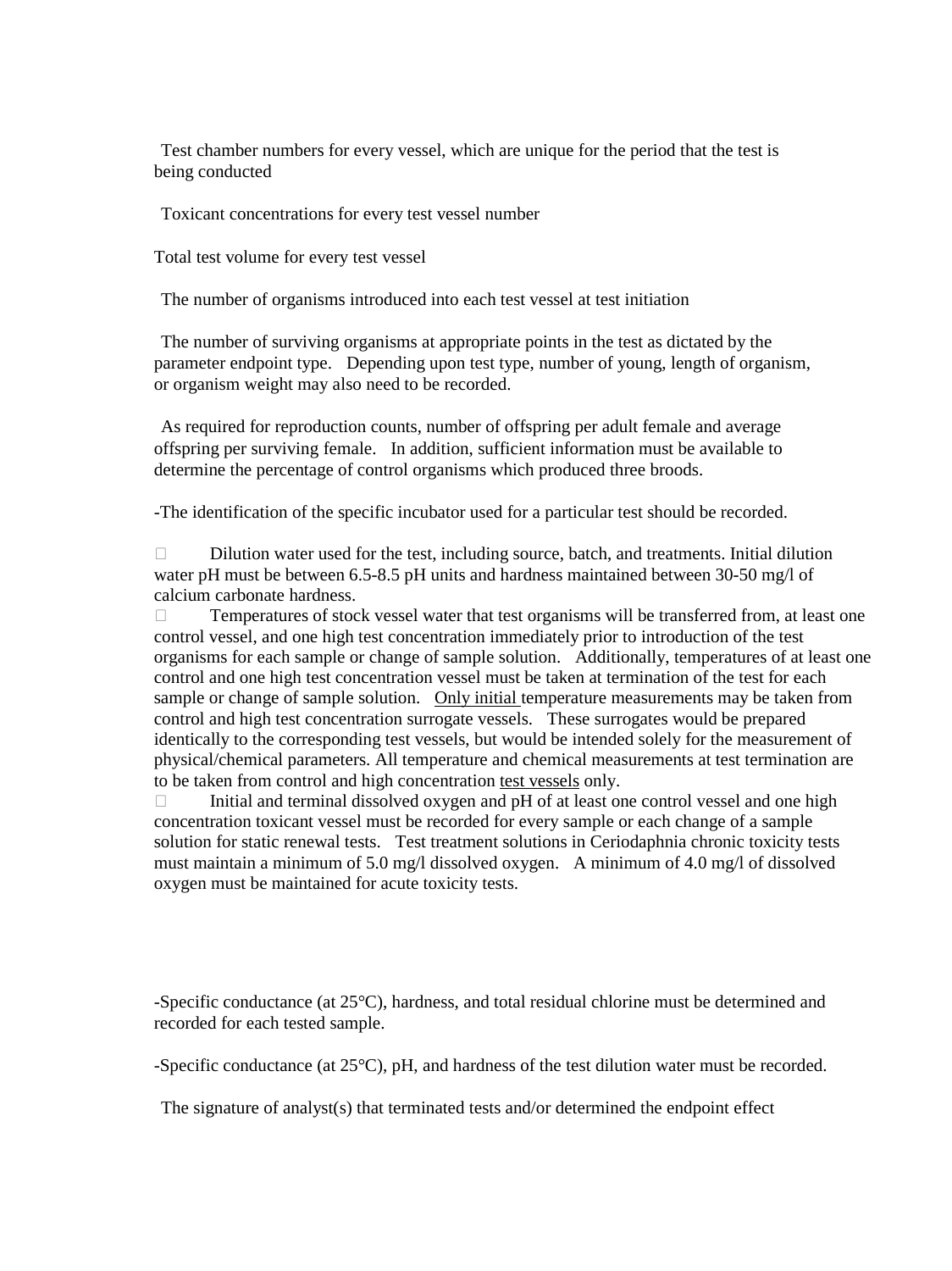The initials of analyst(s) performing any necessary feeding of test organisms during tests

The above material can be conveniently placed on a test form. It is suggested that a test form be developed which lists standard conditions such as dilution water source, dilution water treatments, total test volume, and effluent concentrations. Variable data can then be filled in during the preparation and performance of individual tests. An example test form is to be included with the SOP or as an appendix.

This section should describe automated or manual methods for recording temperatures in incubators employed in the test method. Temperature in the incubator should be recorded a minimum of once per day when tests are in progress. Also, when light intensity and photoperiod are specified for each procedure, the mechanism for controlling the photoperiod should be explained as well.

To minimize effects of varying light intensity and temperature on a group of test vessels, particularly when an incubator is employed, a procedure for the random placement of test vessels is required and should be described in this section.

The appropriate test type for North Carolina dischargers can be found in their NPDES permit. If this is not available or further explanation is required, the Aquatic Toxicology Branch should be contacted.

# **Data Analysis**

There should be a section in the SOP for each type of data analysis performed. These may or may not apply to more than one parameter test endpoint. For instance, a method for determining LC50 values may apply to 48 hour static Ceriodaphnia tests, 96 hour Pimephales promelas flow throughs, and seven-day full range Ceriodaphnia static replacement tests. Some tests may require more than one statistical analysis. For instance, a Ceriodaphnia pass/fail toxicity test may require a check for significant mortality, a test for normality of reproduction data, a test for homogeneity of variances between the control and treatment and, a t test for a significant difference in reproduction between the control and treatment. Each section should begin by listing the parameter endpoints which are determined using the procedure described. The procedure should then be presented step– by–step. Any computers and computer programs employed should be noted. All data entry and manual calculations should be checked by at least one person other than the person who initially performed the data entry and calculations.

### **Special Equipment and Physical/Chemical Analyses**

Many of the instruments, special equipment, and chemical analyses employed in toxicity testing will require their own section in the SOP. Sections on instrumentation such as D.O. meters, pH meters and conductivity meters will need a description of their calibration and a step-by-step description of their use. These descriptions must include the makes and models of all instruments which will be used in toxicity testing. If calibration methods differ between instruments measuring the same parameters, each calibration procedure and the specific instrument(s) to which it applies should be clearly stated. Also, the sources of reagents should be documented. If the reagents are prepared in the lab, the preparation procedure should be presented. The calibrations will need to be documented in calibration books, formatted appropriately for each meter or instrument. For instance, a calibration book for a D.O. meter routinely calibrated by the Winkler method would require pages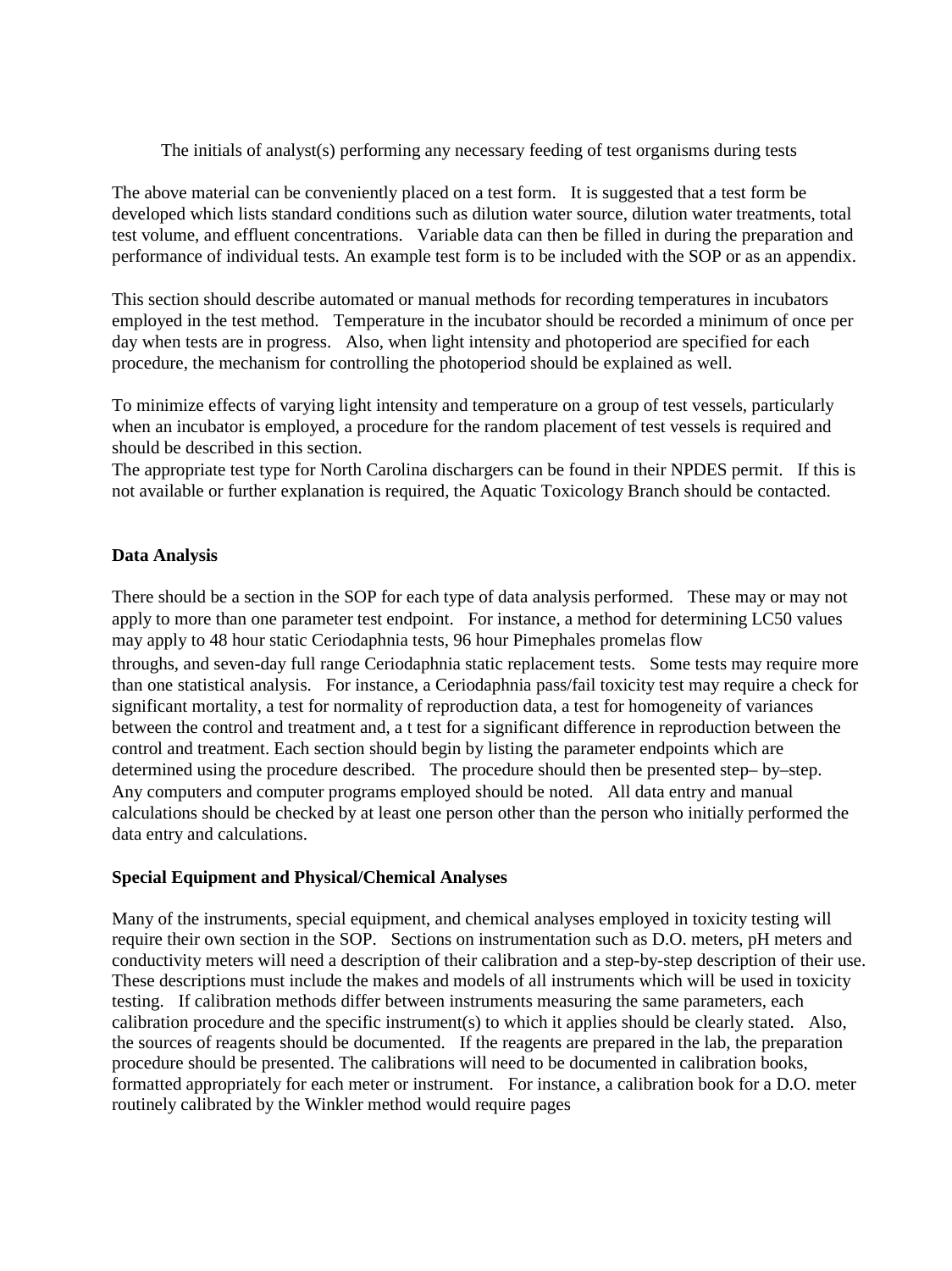with blanks for date, time, initial reading, results of Winkler titration A, results of Winkler titration B, adjusted meter reading, maintenance performed(changed membrane, replaced probe, changed batteries, etc.), and initials of the analyst. An example page of the calibration record book should be included in this section or as an appendix to the SOP. Calibrations for all instruments used in measuring water quality parameters for toxicity testing must be performed at minimum each day the instrument is used.

Special equipment such as a serial diluter or programmable solution dispenser would require step–by–step instructions for their use and calibration. Again, calibration records would be required, and an example calibration sheet included in the SOP document.

Procedures for chemical analyses such as hardness and total residual chlorine should be written in detail. Also, a description of calibration and quality assurance measures (blanks or blind samples) should be included. As with the instruments above, the sources or preparation of reagents and standards needs to be stated.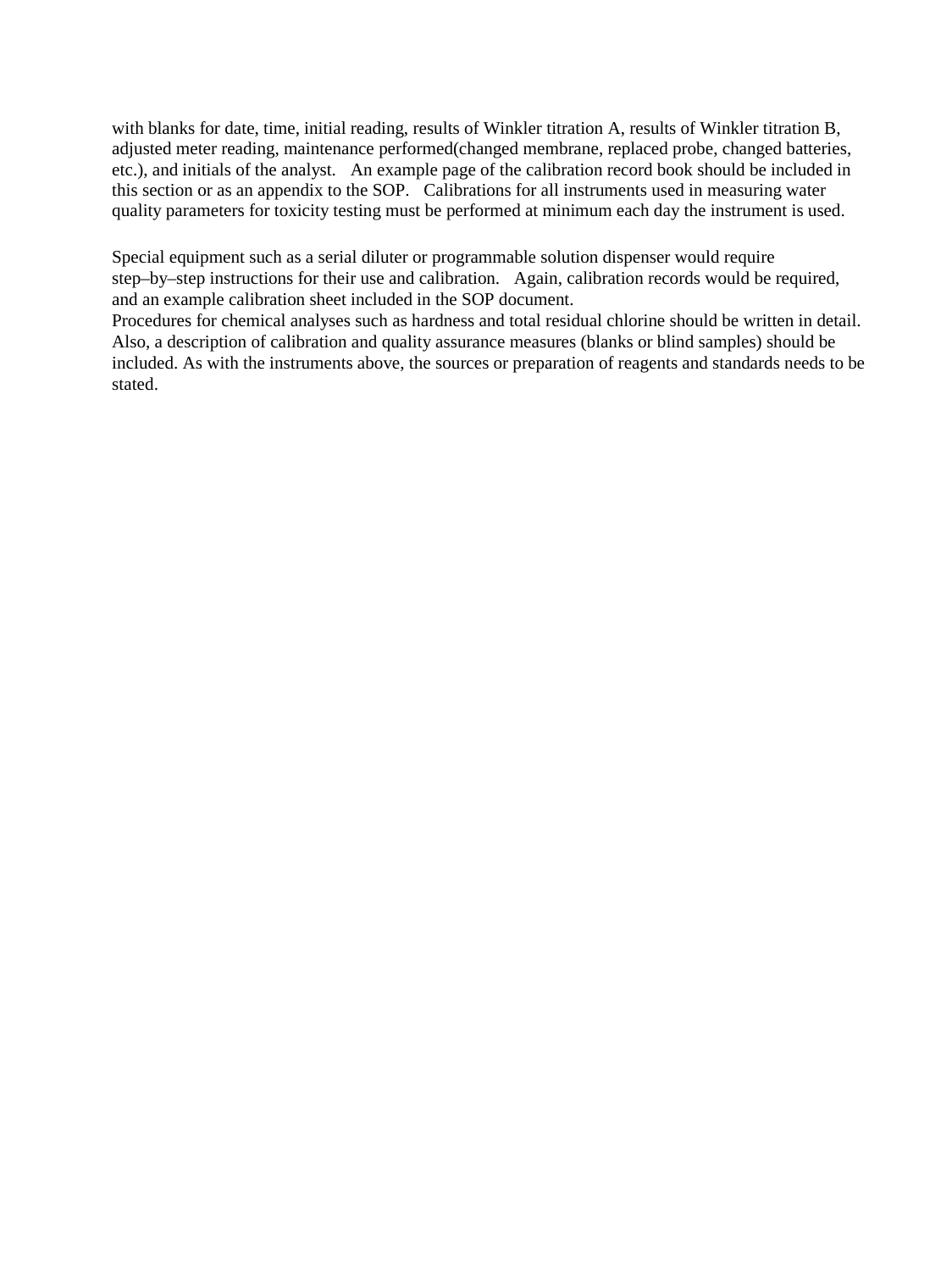## **Example Outline**

In an attempt to make the general structure of the SOP document clear, the following outline of a theoretical SOP document is presented.

Standard Operating Procedures Outline for SomeLab Laboratories, Inc.

- I. Equipment Cleaning
- II. Sample Collection
- III. Chain–of–Custody Procedures
- □ Sample Receiving Procedures
- Culturing Techniques
	- A. Ceriodaphnia dubia
	- B. Pimephales promelas

#### VI. Testing

- A. 48-hour Ceriodaphnia Static Acute
- B. 96-hour Pimephales promelas Flowthrough
- C. Three Brood 168-hour Ceriodaphnia Chronic Pass/Fail
- D. Three Brood 168-hour Ceriodaphnia Phase II

### VII. Culture Health Documentation

- A. Ceriodaphnia dubia
- B. Pimephales promelas

#### VIII. Data Analysis

- A. LC50 Calculation
- B. Ceriodaphnia Pass/Fail Results Analysis
- C. Multiple Concentration Chronic Results Analysis

# IX. Equipment/Chemical Analyses

- A. Dissolved Oxygen Meters
- B. pH Meters
- C. Conductivity Meters
- D. Mount–Brungs Serial Diluter
- E. Compulab™ Programmable Solution Dispenser
- F. Total Residual Chlorine Analysis
- G. Hardness Analysis

#### X. Appendices

- A. Sample Collection Form
- B. Chain-of-Custody Form
- C. Example Page from Sample Logbook
- D. Example Page from Ceriodaphnia dubia Culture Logbook
- E. Example Page from Pimephales promelas Culture Logbook
- F. Test Form for 168-hour Ceriodaphnia Chronic Pass/Fail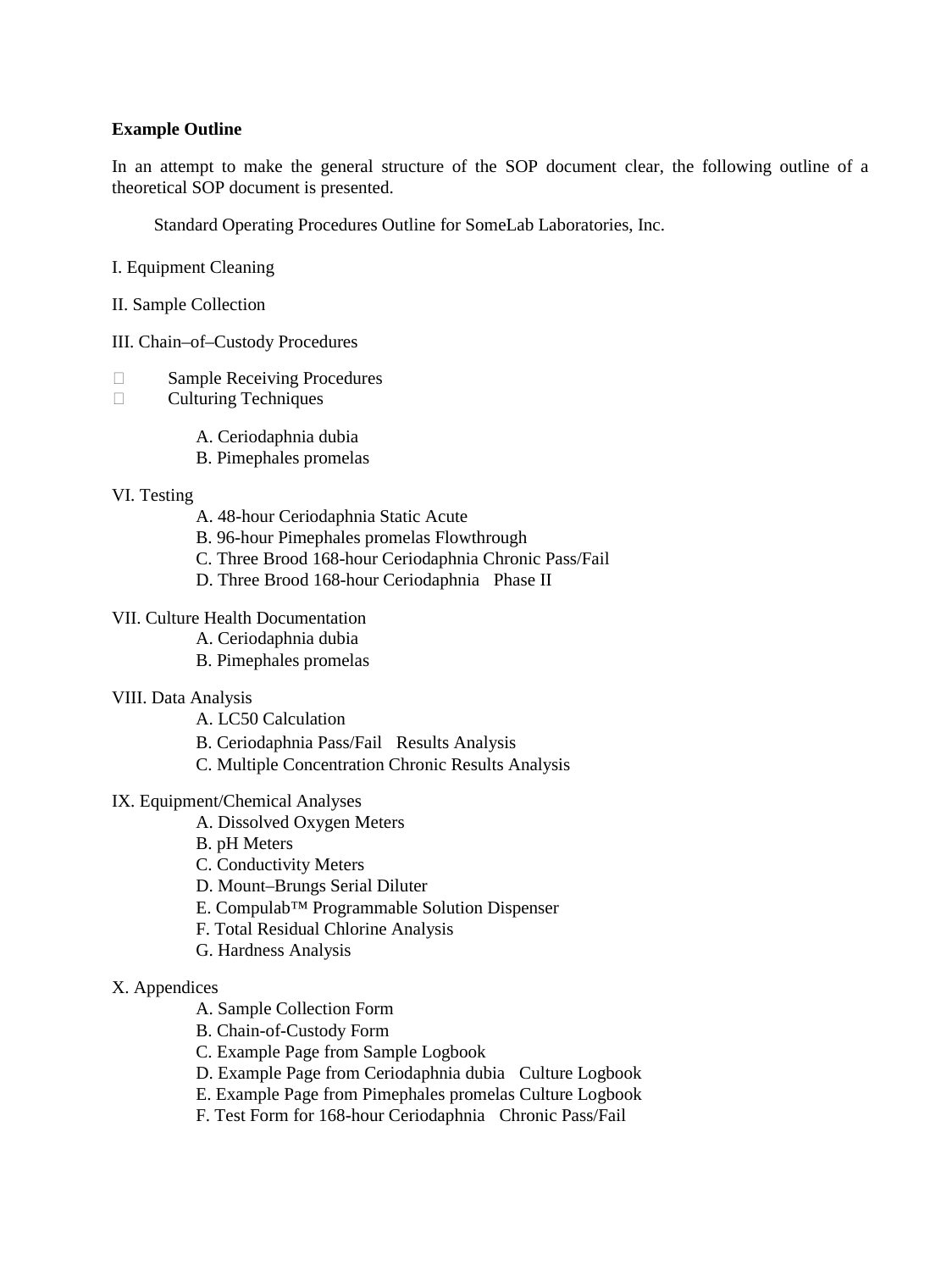G. Test Form for 48-hour Ceriodaphnia Static Acute

- H. Test Form for 96-hour Pimephales promelas Flowthrough
- I. Test Form for 168-hour Ceriodaphnia Phase II
- J. Test Form for 24-hour Ceriodaphnia Acute Quality Assurance test
- K. Test Form for 24-hour Pimephales promelas Acute Quality Assurance test

L. Test Form for 168-hour Ceriodaphnia Chronic Quality Assurance test Standard Operating Procedures Outline for SomeLab Laboratories, Inc. - Continued

M. Example Page from Buffers/Standards logbook

N. Example of LC50 calculation

O. Example of analysis of Ceriodaphnia Chronic test data

P. Example Page from D.O. meter calibration logbook

Q. Example Page from pH meter calibration logbook

R. Example Page from conductivity meter calibration logbook

S. Example Page from Mount–Brungs Serial Diluter calibration logbook

T. Example Page from Compulab™ Programmable Solution Dispenser calibration logbook

U. Example Page from equipment cleaning logbook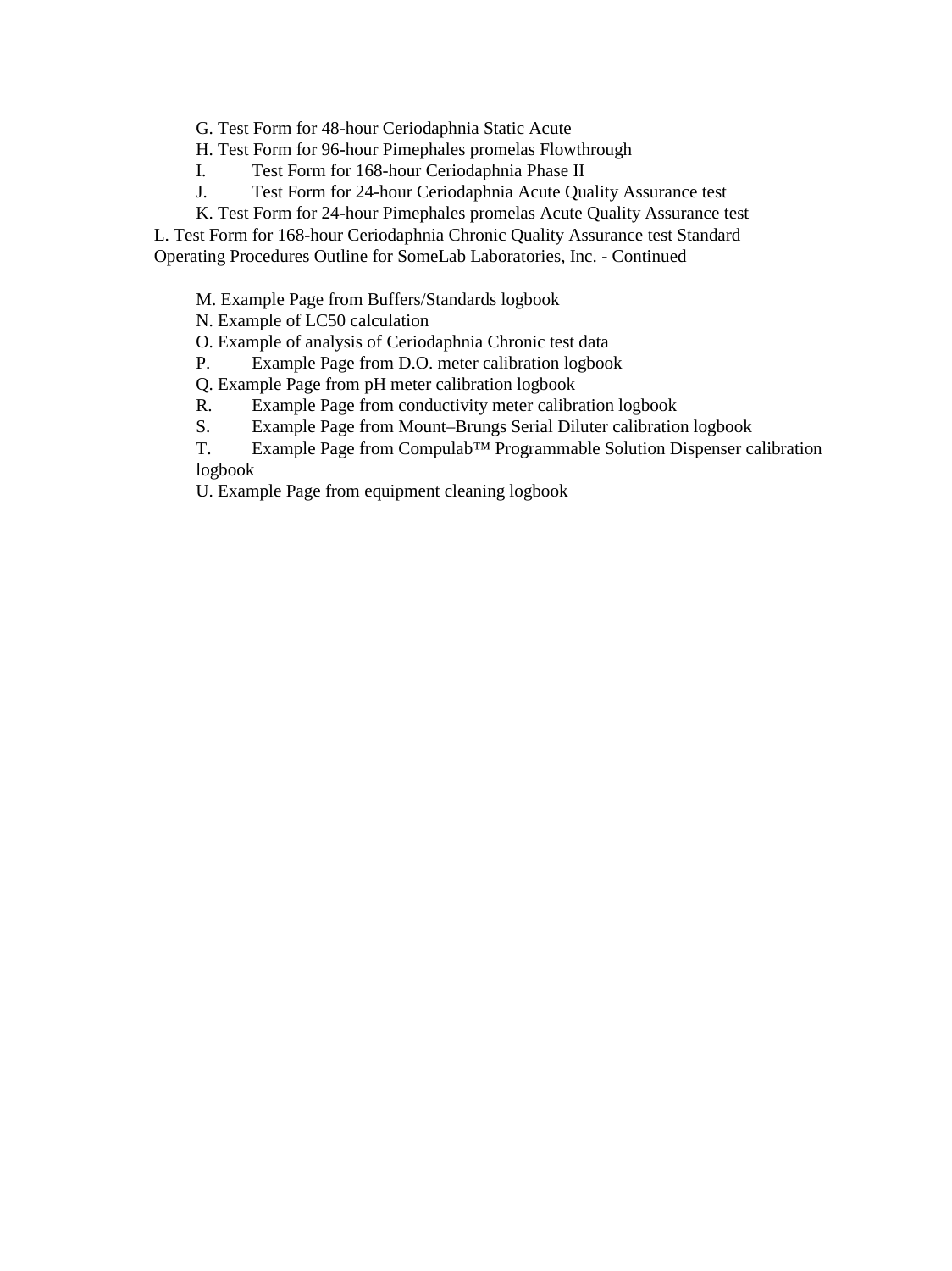# **References Used In Aquatic Toxicity Testing Associated With the NPDES Program**

# **Acute Tests; Freshwater and Estuarine**

Methods for Measuring the Acute Toxicity of Whole Effluents to Freshwater and Marine Organisms, Fourth Edition. EPA/600/4-90/027 F, September 1991.

"North Carolina Pass/Fail Methodology for Determining Acute Toxicity in a Single Effluent Concentration." North Carolina Department of Environment, and Natural Resources, DWQ, Water Quality Section. Revised July 1992.

# **Short-Term Chronic Tests**

Freshwater

Short Term Methods for Estimating the Chronic Toxicity of Effluents and Receiving Waters to Freshwater Organisms. Third Edition. EPA/600/4-91/002. July 1994.

"North Carolina Ceriodaphnia Chronic Effluent Bioassay Procedure." North Carolina Department of Environment, and Natural Resources, DWQ, Water Quality Section. Revised February 1998.

"North Carolina Phase II Chronic Whole Effluent Toxicity Test Procedure." North Carolina Department of Environment, and Natural Resources, DWQ, Water Quality Section-Revised February 1998.

Marine/Estuarine

Short-Term Methods for Estimating the Chronic Toxicity of Effluents and Receiving Waters to Marine and Estuarine Organisms. EPA/600/4-91/003. July 1994.